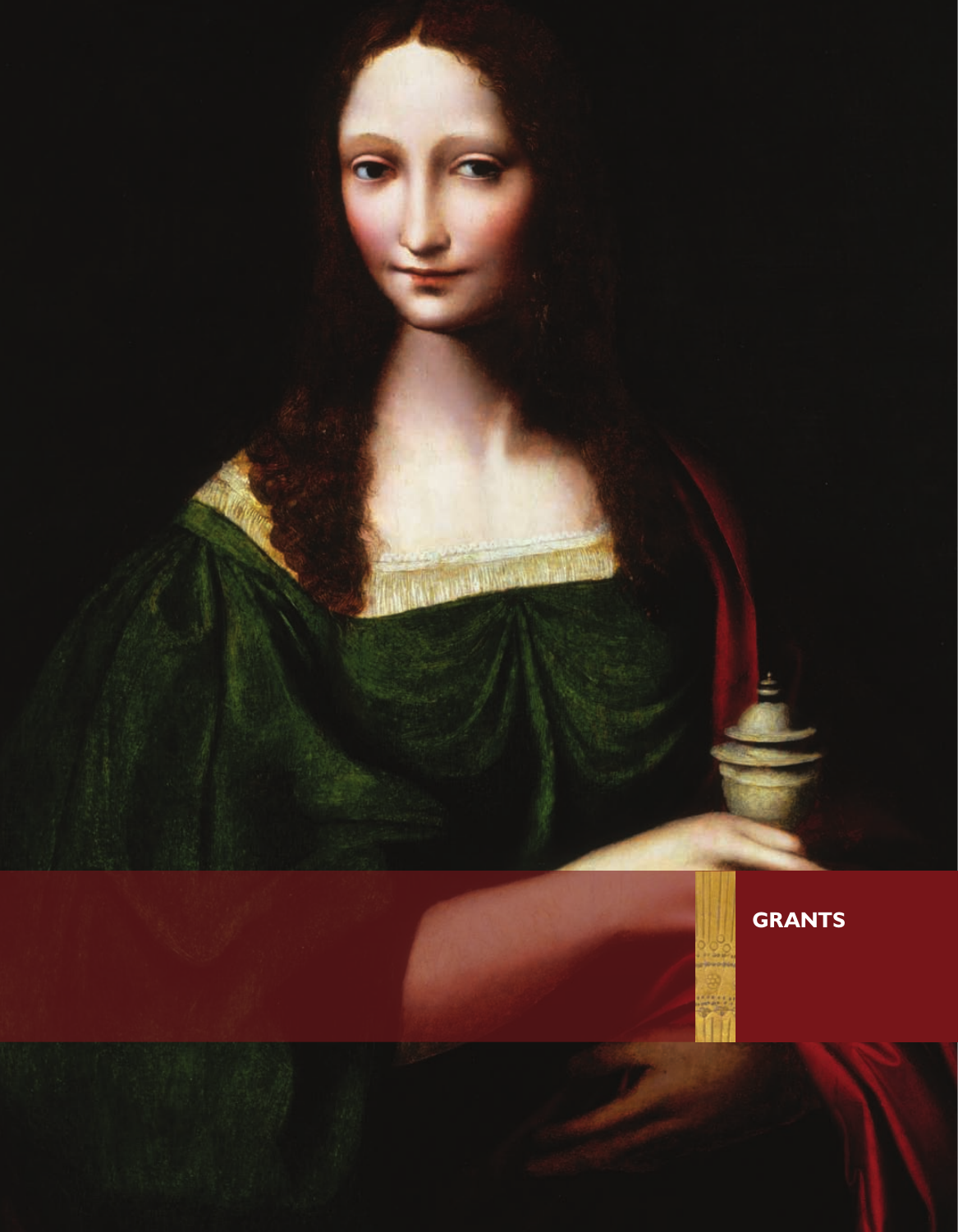

| History of Art                           | \$1,179,300 |
|------------------------------------------|-------------|
| Conservation                             | 149.410     |
| Digital Resources for the History of Art | 704.470     |
| General Program Support                  | 59.480      |
| Other - Matching Gifts                   | 146.666     |
|                                          |             |

| <b>Grand Total Grants</b> | \$2,239,326 |
|---------------------------|-------------|
|---------------------------|-------------|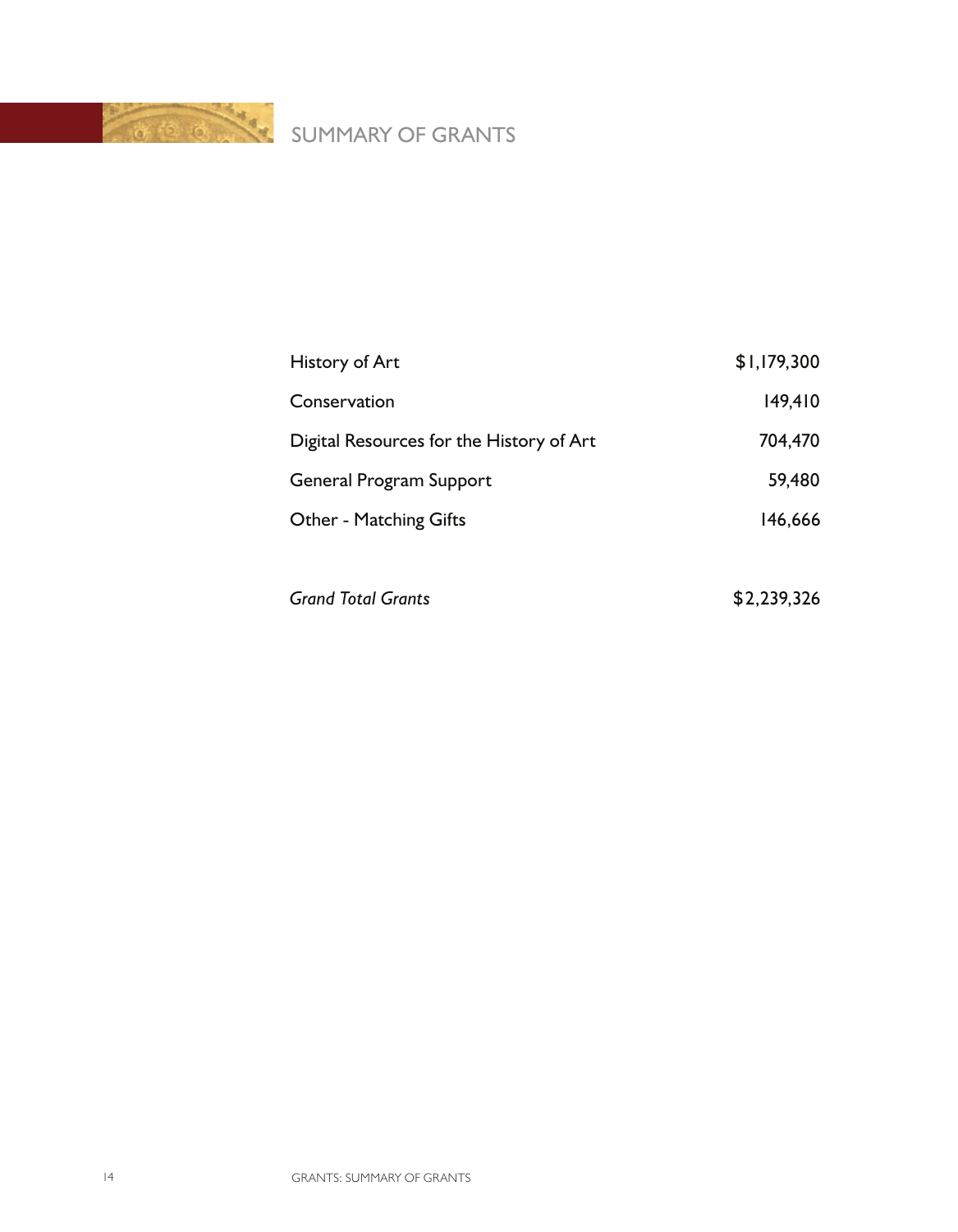

| American Academy<br>in Rome<br>NEW YORK, NY                         | In ongoing support of the conservation and cataloging<br>of the historic photographic archive at the American<br>Academy in Rome                                                                                                                     | 108,900 |
|---------------------------------------------------------------------|------------------------------------------------------------------------------------------------------------------------------------------------------------------------------------------------------------------------------------------------------|---------|
| <b>American Federation</b><br>of Arts<br>NEW YORK, NY               | In support of the AFA ArtViews panel discussion series<br>focused on critical issues in the museum world                                                                                                                                             | 10,000  |
| American Friends of<br>the Warburg Institute<br>NEW YORK, NY        | In support of participation by scholars from the US<br>in the conference, Classifying Content: Photographic<br>Collections and Theories of Thematic Ordering                                                                                         | 7,000   |
| American Philological<br>Association<br>PHILADELPHIA, PA            | In support of participation by graduate students of<br>classical studies from the US in summer seminars<br>focused on ancient art and material culture, with the<br>aim of equipping students to recognize and interpret<br>the "language" of images | 20,000  |
| Archaeological<br>Institute of America<br><b>BOSTON, MA</b>         | In support of participation by scholars from abroad in<br>the 114th Annual Meeting of the Archaeological Institute<br>of America in Seattle, WA                                                                                                      | 5,000   |
| Art Institute<br>of Chicago<br>CHICAGO, IL                          | In support of a series of summer professional<br>development seminars for museum educators to study<br>the theory, history, and practical application of gallery<br>teaching with leading practitioners                                              | 29,000  |
| Art Libraries Society<br>of North America<br>CALGARY, CANADA        | In support of participation by European scholars in<br>the "Future of Art Bibliography" meeting held at the<br>Getty Research Institute                                                                                                              | 8,000   |
| <b>Art Libraries Society</b><br>of North America<br>CALGARY, CANADA | In support of participation by European information<br>specialists in the ARLIS/NA Annual Conference in<br>Pasadena, CA                                                                                                                              | 9,000   |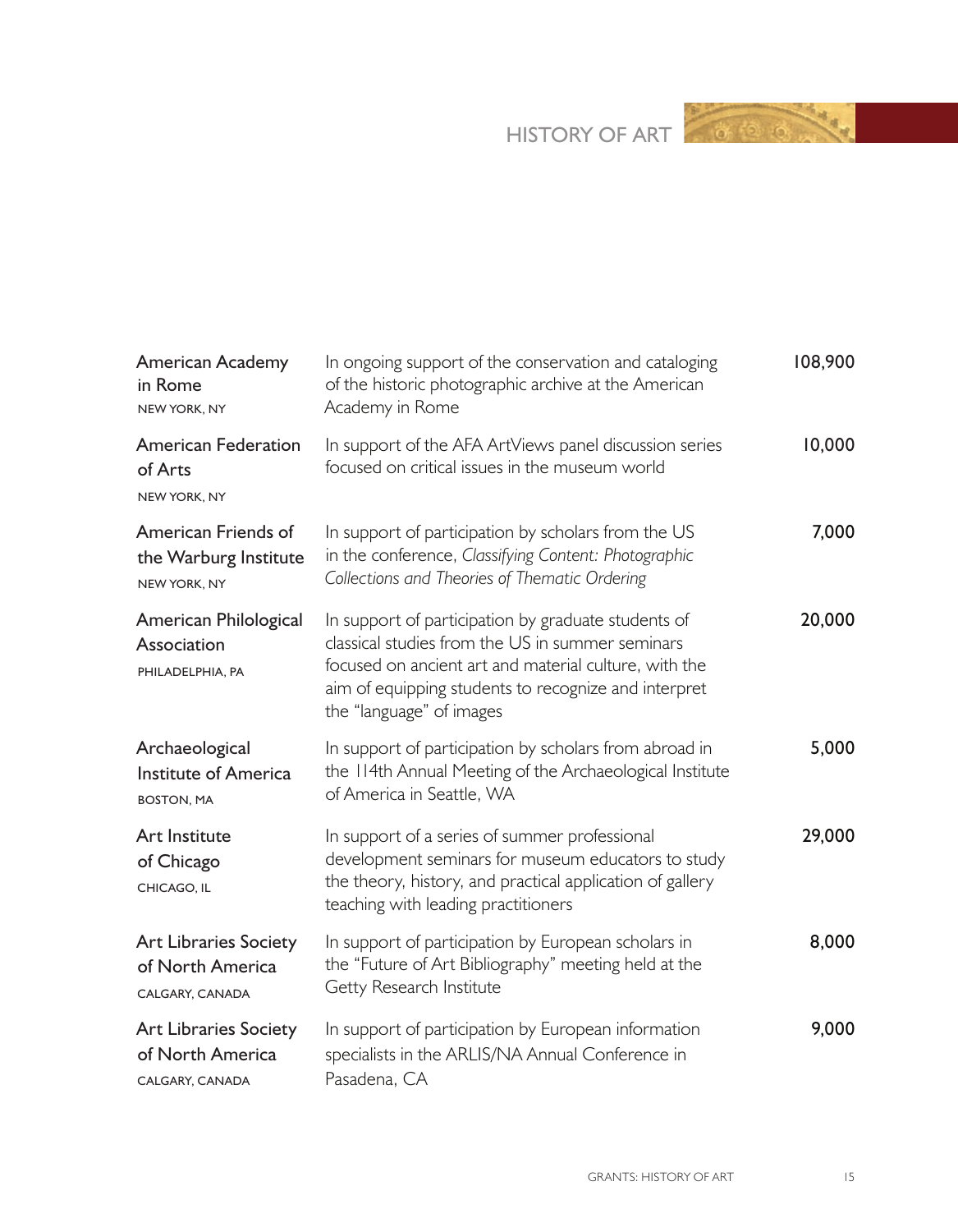| <b>Art Libraries Society</b><br>of North America<br>CALGARY, CANADA                            | In support of participation by art librarians from the<br>US in European conferences                                                                                                                        | 1,000  |
|------------------------------------------------------------------------------------------------|-------------------------------------------------------------------------------------------------------------------------------------------------------------------------------------------------------------|--------|
| Association of<br><b>Academic Museums</b><br>and Galleries<br>EUGENE, OR                       | In support of participation by academic art museum<br>staff in the American Law Institute's Continuing Legal<br>Education annual conference on Legal Issues in<br>Museum Administration in Philadelphia, PA | 13,000 |
| Association of Art<br><b>Museum Curators</b><br>Foundation<br>NEW YORK, NY                     | In support of participation by curators in the 2013<br>Association of Art Museum Curators Annual Meeting<br>in New York, NY                                                                                 | 10,000 |
| Association of Art<br><b>Museum Directors</b><br><b>Educational Foundation</b><br>NEW YORK, NY | In support of the 2013 Annual Meeting of the<br>Association of Art Museum Directors                                                                                                                         | 10,000 |
| <b>Bank Street</b><br>College of Education<br>NEW YORK, NY                                     | Chelsea Kelly, Jodie Dinapoli-Algarra, Amy Kirschke,<br>Jodi Sypher, fellowships for the Leadership in Museum<br><b>Education Masters program</b>                                                           | 50,000 |
| <b>Bard Graduate</b><br>Center for Studies in<br>the Decorative Arts<br>NEW YORK, NY           | In support of the exhibiton, Salvaging the Past: Georges<br>Hoentschel and French Decorative Arts from the<br>Metropolitan Museum of Art                                                                    | 10,000 |
| <b>Bard Graduate</b><br>Center for Studies in<br>the Decorative Arts<br>NEW YORK, NY           | In support of the symposium, Material Reformations:<br>Towards a Material Culture of Protestantism                                                                                                          | 12,600 |
| <b>Burlington Magazine</b><br>Foundation<br>LONDON, UNITED<br><b>KINGDOM</b>                   | In support of inclusion of color images in the Burlington<br>Magazine                                                                                                                                       | 10,000 |
| <b>City University</b><br>of New York<br>NEW YORK, NY                                          | In support of participation by art history graduate<br>students in the intensive summer Latin/Greek Institute                                                                                               | 2,000  |
| College Art<br>Association<br>NEW YORK, NY                                                     | In support of preliminary research to develop a Code<br>of Best Practices for Fair Use in the Creation and Curation<br>of Artworks and Scholarly Publishing in the Visual Arts                              | 24,000 |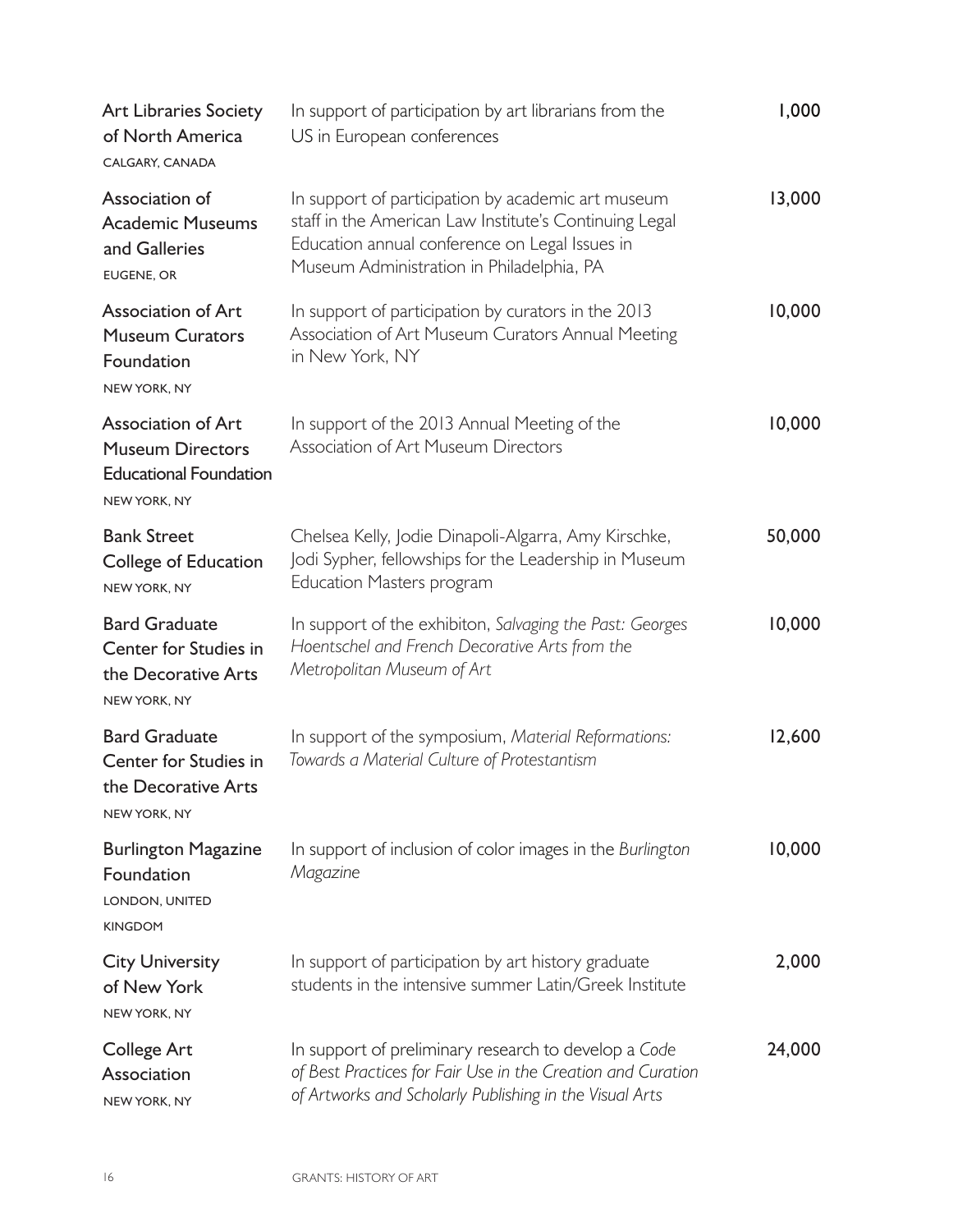| Council of<br><b>Independent Colleges</b><br>WASHINGTON, DC               | In support of the faculty development project, Teaching<br>Pre-Modern Art in Context, held at the High Museum<br>of Art in Altanta, GA during the summer of 2013                       | 44,000 |
|---------------------------------------------------------------------------|----------------------------------------------------------------------------------------------------------------------------------------------------------------------------------------|--------|
| Council of<br><b>Independent Colleges</b><br>WASHINGTON, DC               | In support of the faculty development project, Teaching<br>Pre-Modern Art in Context, held at the University of<br>Chicago's Smart Museum in Chicago, IL, during the<br>summer of 2014 | 92,150 |
| <b>Frick Collection</b><br>NEW YORK, NY                                   | In support of the exhibition, Piero della Francesca in<br>America                                                                                                                      | 15,000 |
| <b>Frick Collection</b><br>NEW YORK, NY                                   | In support of both long-term and short-term fellowships<br>at the Center for the History of Collecting                                                                                 | 30,000 |
| <b>Frist Center for</b><br>the Visual Arts<br>NASHVILLE, TN               | In support of the exhibition, Sanctity Pictured: The Art of<br>the Dominican and Franciscan Orders in Renaissance Italy                                                                | 20,000 |
| Georgia Museum<br>of Art<br>ATHENS, GA                                    | In support of the exhibition, Exuberance of Meaning:<br>The Art Patronage of Catherine the Great                                                                                       | 25,000 |
| High Museum of Art<br>ATLANTA, GA                                         | In support of the exhibition, "Make a Joyful Noise":<br>Renaissance Art and Music at Florence Cathedral                                                                                | 25,000 |
| Indiana University<br><b>BLOOMINGTON, IN</b>                              | In support of the Indiana University Art Museum<br>exhibition, Francesco Solimena: Picturing the World for<br>an Eighteenth-Century Royal Wedding                                      | 10,000 |
| Indianapolis Museum<br>of Art<br><b>INDIANAPOLIS, IN</b>                  | In continued support of an oral history project,<br>21st Century Voices, designed to record and analyze<br>the perspectives, reflections, and experiences of art<br>museum directors   | 25,000 |
| Intercollegiate Center<br>for Classical Studies<br>in Rome<br>HOUSTON, TX | In support of participation by university students of<br>classical studies in summer field trips to Campania<br>and Sicily to study ancient architecture and art                       | 15,000 |
| Italian Art Society<br>ATHENS, GA                                         | In support of the 2013 Annual IAS/Kress Lecture in Italy                                                                                                                               | 2,300  |
| Italian Art Society<br>ATHENS, GA                                         | In support of participation by IAS members in the 2013<br>conference of the American Association for Italian Studies                                                                   | 1,400  |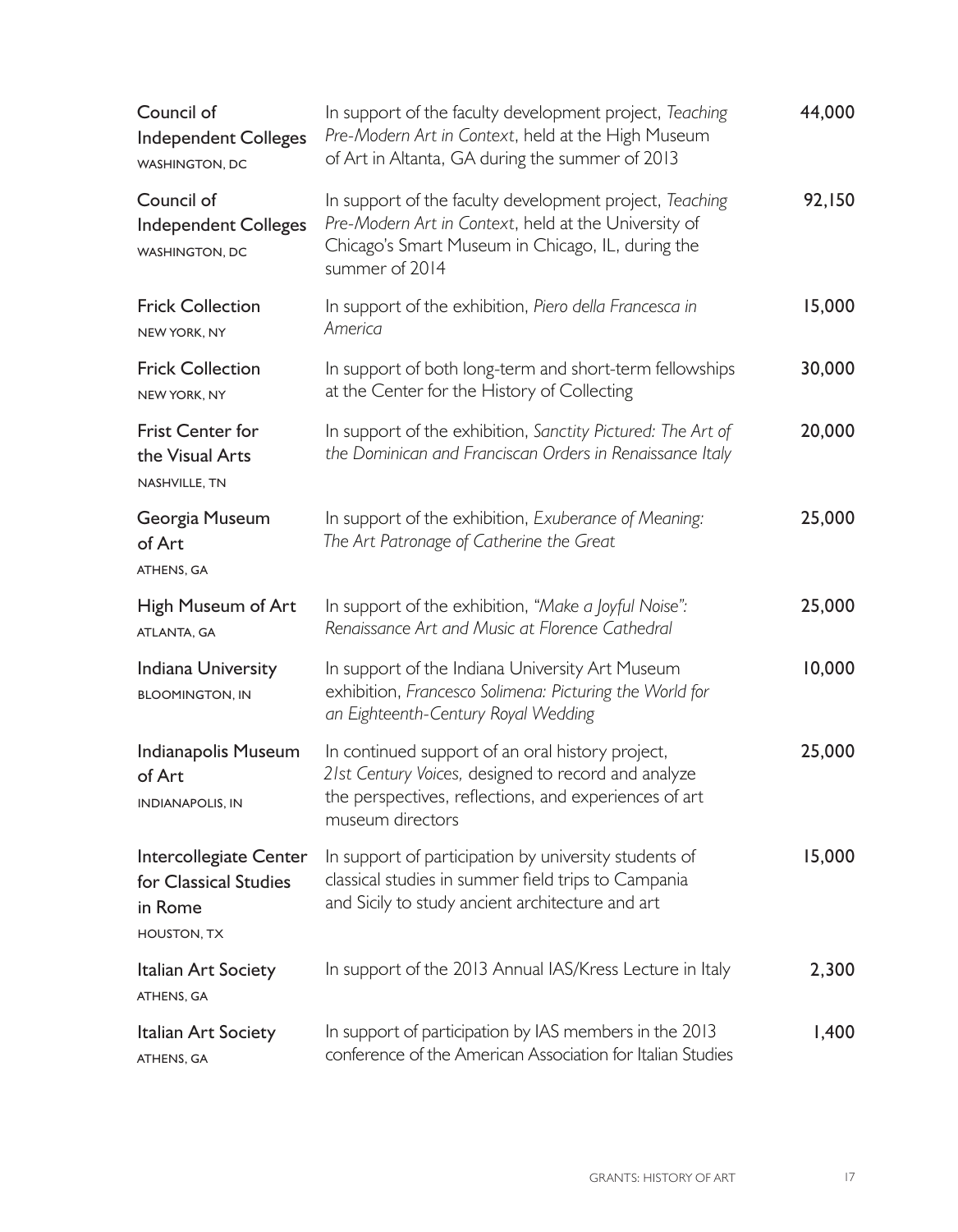| Ithaka Harbors Inc.<br><b>NEW YORK, NY</b>                        | In support of an investigative report focused on the<br>research support services needs of art historians                                                                                                                     | 55,000 |
|-------------------------------------------------------------------|-------------------------------------------------------------------------------------------------------------------------------------------------------------------------------------------------------------------------------|--------|
| Khan Academy<br>MOUNTAIN VIEW, CA                                 | In support of The Humanities and Technology Camp<br>(THAT Camp) at the College Art Association's 2013<br>Annual Conference in New York, NY                                                                                    | 8,000  |
| Kunsthistorisches<br>Institut, Florence<br><b>FLORENCE, ITALY</b> | In support of the publication of the proceedings from<br>the conference, Photo Archives IV: The Photographic<br>Archive and the Idea of Nation                                                                                | 10,000 |
| Medici Archive<br>Project<br>NEW YORK, NY                         | In support of short-term paleography fellowships<br>for advanced students of Renaissance art history                                                                                                                          | 14,500 |
| Middlebury College<br>MIDDLEBURY, VT                              | In support of participation of art history graduate<br>students in intensive summer European language study                                                                                                                   | 49,500 |
| Morgan Library<br>& Museum<br><b>NEW YORK, NY</b>                 | In support of pre-doctoral fellowships at the Drawing<br>Institute at the Morgan Library & Museum                                                                                                                             | 20,000 |
| <b>National Gallery</b><br>of Art<br><b>WASHINGTON, DC</b>        | In ongoing support of the Kress Collection Systematic<br>Provenance Research Project                                                                                                                                          | 55,000 |
| New York University<br>NEW YORK, NY                               | In support of the graduate student coodinator for THAT<br>Camp at the College Art Association's 2013 Annual<br>Conference in New York, NY                                                                                     | 2,000  |
| Newberry Library<br>CHICAGO. IL                                   | In support of short-term fellowships for art historians<br>at the Newberry Library                                                                                                                                            | 5,000  |
| North Carolina<br>Museum of Art<br>RALEIGH, NC                    | In support of the exhibition, Small Treasures: Rembrandt,<br>Vermeer, Hals, and Their Contemporaries                                                                                                                          | 35,000 |
| Northwestern<br>University<br><b>EVANSTON, IL</b>                 | In support of participation by scholars in the symposium,<br>Claes Jansz. Visscher and his Progeny: Draftsmen,<br>Printmakers and Print Publishers in Seventeenth-Century<br>Amsterdam held at Leiden University, Netherlands | 11,000 |
| Princeton University<br>PRINCETON, NJ                             | In support of the conference "Venice Gateway"                                                                                                                                                                                 | 7,500  |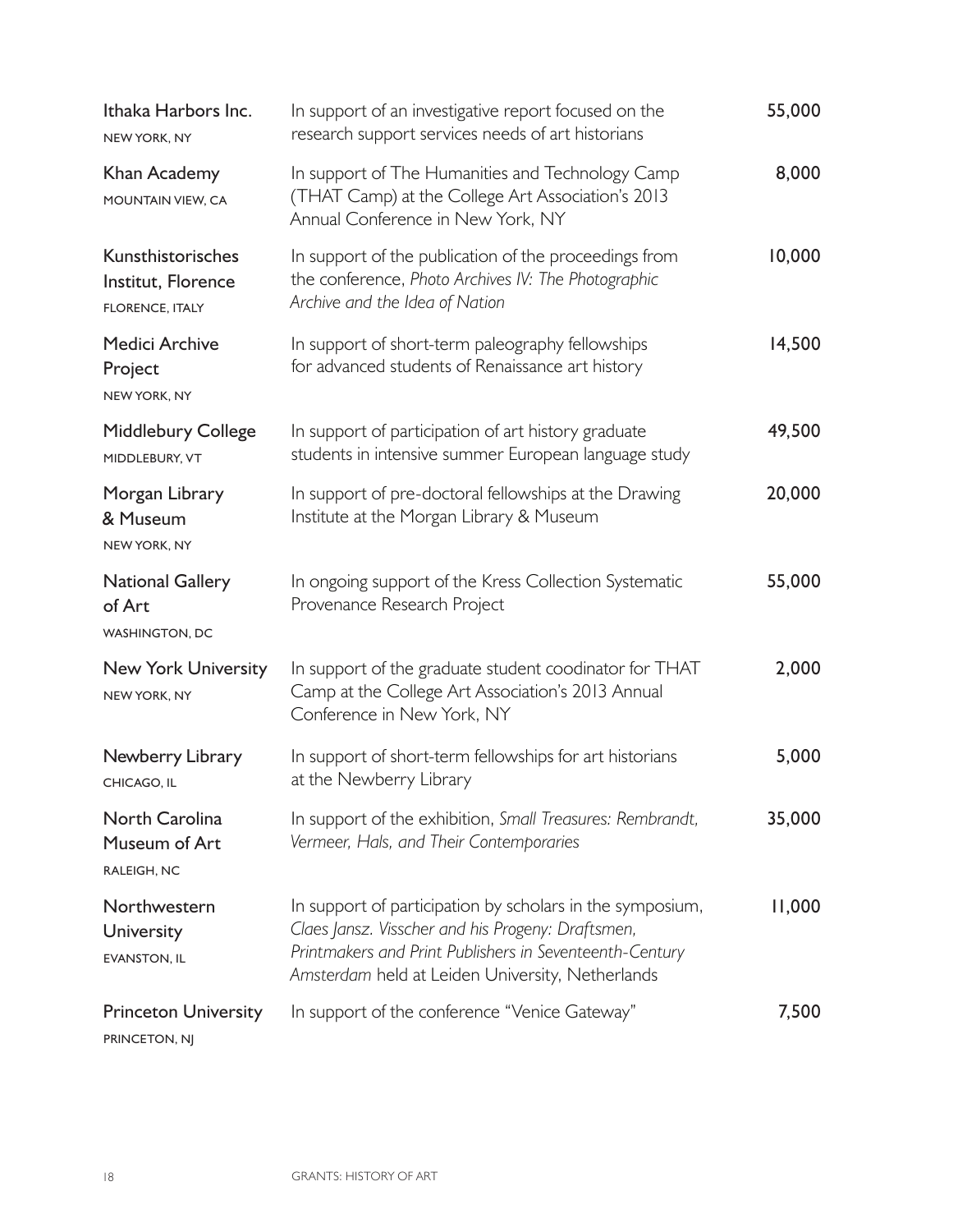| Renaissance Society<br>of America<br><b>NEW YORK, NY</b>                          | In support of participation by scholars from abroad<br>in the 2013 Renaissance Society of America Annual<br>Meeting in New York, NY                                                              | 7,000  |
|-----------------------------------------------------------------------------------|--------------------------------------------------------------------------------------------------------------------------------------------------------------------------------------------------|--------|
| San Diego Museum of<br>Art<br>SAN DIEGO, CA                                       | In support of a scholarly catalog focused on pre-1850<br>Italian, Spanish, and French paintings in the museum's<br>collection                                                                    | 15,000 |
| Seattle Art Museum<br>SEATTLE, WA                                                 | In support of the exhibition, European Masters:<br>Treasures of Seattle                                                                                                                          | 10,000 |
| Society of<br>Architectural<br><b>Historians</b><br>CHICAGO, IL                   | In support of participation by scholars from abroad<br>in the 2013 Society of Architectural Historians Annual<br>Conference in Buffalo, NY                                                       | 2,000  |
| Southern Methodist<br>University<br>DALLAS, TX                                    | In support of a collaborative loan and fellowship<br>program between the Meadows Museum and the<br>Museo Nacional del Prado, Madrid, Spain                                                       | 26,000 |
| Sterling & Francine<br><b>Clark Art Institute</b><br>WILLIAMSTOWN, MA             | In support of the endowed Michael Ann Holly<br>Fellowship in the Clark's Research and Academic<br>Program                                                                                        | 50,000 |
| Syracuse University<br><b>SYRACUSE, NY</b>                                        | In support of participation by graduate students from<br>the US in the Syracuse University year-long study<br>abroad program in Florence, Italy                                                  | 25,000 |
| University of California,<br>Los Angeles<br>LOS ANGELES, CA                       | In support of the Kress/Murphy Scholarships for art<br>historians and art librarians at the California Rare<br><b>Book School</b>                                                                | 9,000  |
| University of<br>Edinburgh USA<br><b>Development Trust</b><br><b>NEW YORK, NY</b> | In support of the publication of the journal,<br>Art in Translation                                                                                                                              | 15,000 |
| University of North<br>Carolina, Chapel Hill<br>CHAPEL HILL, NC                   | In continued support of graduate student internships<br>focusing on research involving the permanent collection<br>of the Ackland Art Museum at the University of North<br>Carolina, Chapel Hill | 25,000 |
| University of Texas<br>Foundation<br>AUSTIN, TX                                   | In support of the exhibition, Restoration and Revelation:<br>Conserving the Suida-Manning Collection, at the Blanton<br>Museum of Art                                                            | 15,000 |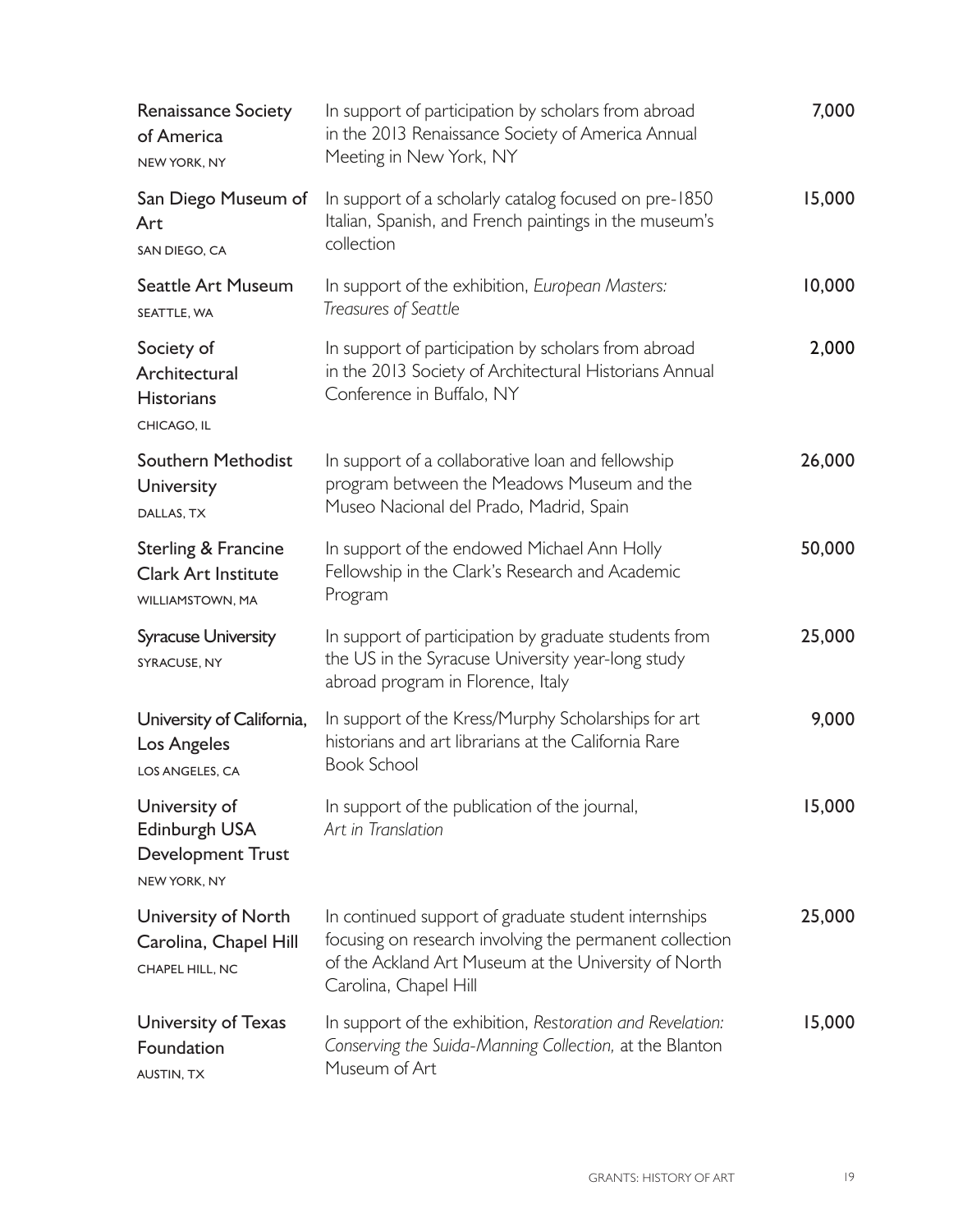| University of Vermont<br><b>BURLINGTON, VT</b>                          | In support of the symposium, Italian Renaissance and<br>Baroque Sculpture: Material, Manufacture, Meaning and<br>Movement                                                             | 2,000       |
|-------------------------------------------------------------------------|---------------------------------------------------------------------------------------------------------------------------------------------------------------------------------------|-------------|
| US Foundation for<br>Queens University<br>at Kingston<br>NEW YORK, NY   | In support of participation by scholars from the US<br>in the conference, New Approaches to the Art of<br>Rembrandt and His Circle at Queens University,<br>Kingston, Ontario, Canada | 11,500      |
| <b>Visual Resources</b><br>Association<br>Foundation<br>SCHENECTADY, NY | In support of fellowships to attend a Summer Education<br>Institute jointly sponsored with the Art Libraries Society<br>of North America                                              | 3,850       |
| <b>Visual Resources</b><br>Association<br>Foundation<br>SCHENECTADY, NY | In support of a graduate student internship in Visual<br>Resources and Image Management                                                                                               | 3,000       |
| Visual Understanding<br>in Education<br>NEW YORK, NY                    | In support of participation in the 2013 Visual Thinking<br>Strategies Annual Summer Institute in Boston, MA                                                                           | 10,000      |
| Yale University<br>NEW HAVEN, CT                                        | In support of the 2013 Summer Teachers Institute<br>in Technical Art History, in partnership with the<br>Conservation Center at the Institute of Fine Arts,<br>New York University    | 33,100      |
|                                                                         | Total - History of Art                                                                                                                                                                | \$1,179,300 |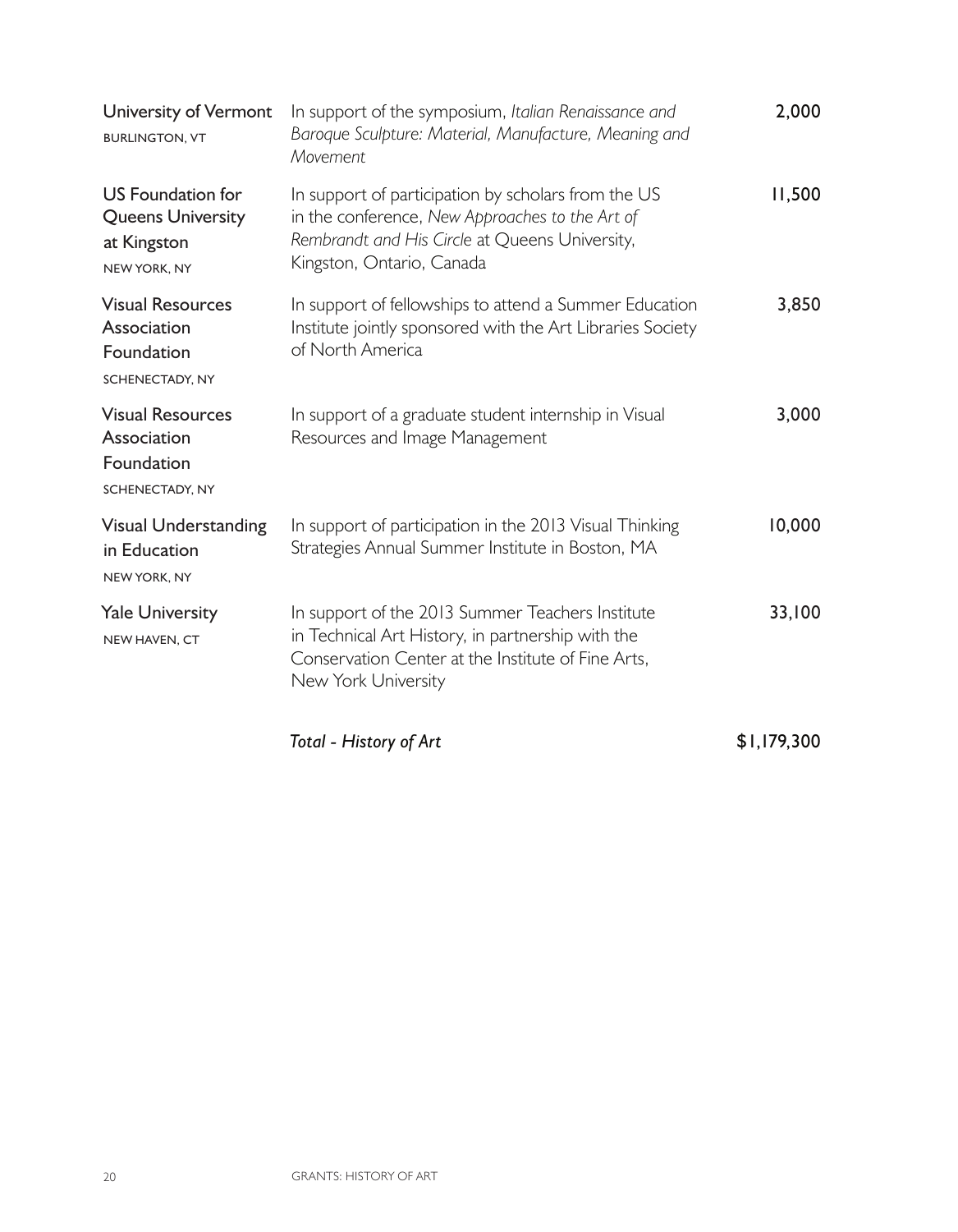**CONSERVATION** 



| American Institute<br>for Conservation<br>of Historic &<br><b>Artistic Works</b><br>WASHINGTON, DC | In support of participation by scholars from abroad in<br>the 2013 American Institute for Conservation Annual<br>Meeting in Indianapolis, IN                                   | 20,000 |
|----------------------------------------------------------------------------------------------------|--------------------------------------------------------------------------------------------------------------------------------------------------------------------------------|--------|
| Columbia University<br><b>NEW YORK, NY</b>                                                         | In support of the online publication of the 12th International<br>Congress on the Deterioration and Conservation of Stone                                                      | 5,000  |
| James Marston<br><b>Fitch Charitable</b><br>Foundation<br>NEW YORK, NY                             | In support of an annual mid-career grant and related<br>public programs                                                                                                        | 25,000 |
| <b>Library of Congress</b><br>WASHINGTON, DC                                                       | In support of participation by scholars from the US in<br>the International Council of Museums Committee<br>for Conservation                                                   | 3,000  |
| Museum of Fine<br>Arts, Boston<br><b>BOSTON, MA</b>                                                | In support of the Conservation and Art Materials<br>Encylopedia Online (CAMEO)                                                                                                 | 8,500  |
| Salzburg Global<br>Seminar<br>WASHINGTON, DC                                                       | In support of a conservation needs assessment of the<br>collections at the Schloss Leopoldskron (Salzburg, Austria)<br>conducted by American graduate students of conservation | 19,910 |
| Seattle Art Museum<br>SEATTLE, WA                                                                  | In support of the conservation and transport of<br>Veronese's Venus and Adonis                                                                                                 | 19,000 |
| University of Miami<br><b>CORAL GABLES, FL</b>                                                     | In support of the conservation of the stone arch,<br>The Annunciation, in the Kress Collection galleries at<br>the Lowe Art Museum                                             | 49,000 |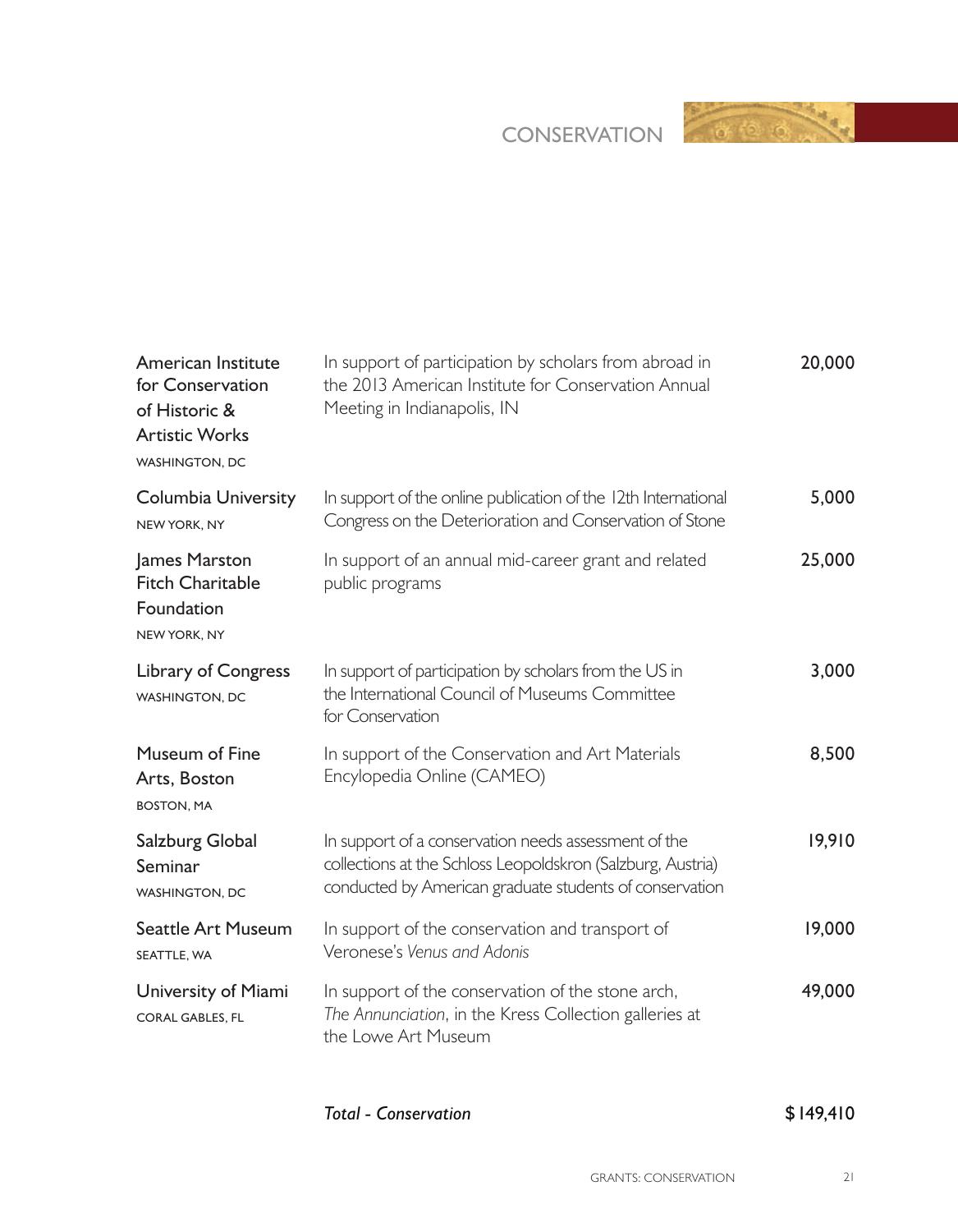

## DIGITAL RESOURCES FOR THE HISTORY OF ART

| <b>Allentown Art</b><br>Museum<br>ALLENTOWN, PA          | In support of the digitization of the 50th Anniversary<br>Catalog, The Samuel H. Kress Memorial Collection                                                                  | 20,500 |
|----------------------------------------------------------|-----------------------------------------------------------------------------------------------------------------------------------------------------------------------------|--------|
| American Academy<br>in Rome<br>NEW YORK, NY              | In support of the development and implementation of<br>a new digital infrastructure related to the photographic<br>archive collections                                      | 60,000 |
| <b>Benbough Operating</b><br>Foundation<br>SAN DIEGO, CA | In support of the development by the Balboa<br>Park Online Collaborative of the online resource,<br><b>Conservation Reel</b>                                                | 62,500 |
| Harvard University<br>CAMBRIDGE, MA                      | In support of the development of a web-based<br>inventory of "homeless" Renaissance paintings whose<br>location is unknown                                                  | 30,000 |
| Kacyra Family<br>Foundation<br>ORINDA, CA                | In support of CyArk's digital documentation and virtual<br>exhibition, Houghton Revisited                                                                                   | 24,820 |
| Kacyra Family<br>Foundation<br>ORINDA, CA                | In ongoing support of CyArk's virtual reconstruction of<br>the Marble House (Newport, RI) based on the Ringling<br>Museum of Art's exhibition, Gothic Art in the Gilded Age | 11,000 |
| Khan Academy<br>MOUNTAIN VIEW, CA                        | In support of the creation of ancillary teaching materials<br>to support the content of Smarthistory                                                                        | 14,550 |
| King Baudouin<br>Foundation<br>NEW YORK, NY              | In support of the digitization of the Rijksmuseum's<br>historic photography collection, documenting the<br>history of the museum                                            | 30,000 |
| King Baudouin<br>Foundation<br>NEW YORK, NY              | In support of the online publication of twenty-two volumes<br>of the Corpus Rubenianum Ludwig Burchard (CRLB)                                                               | 20,000 |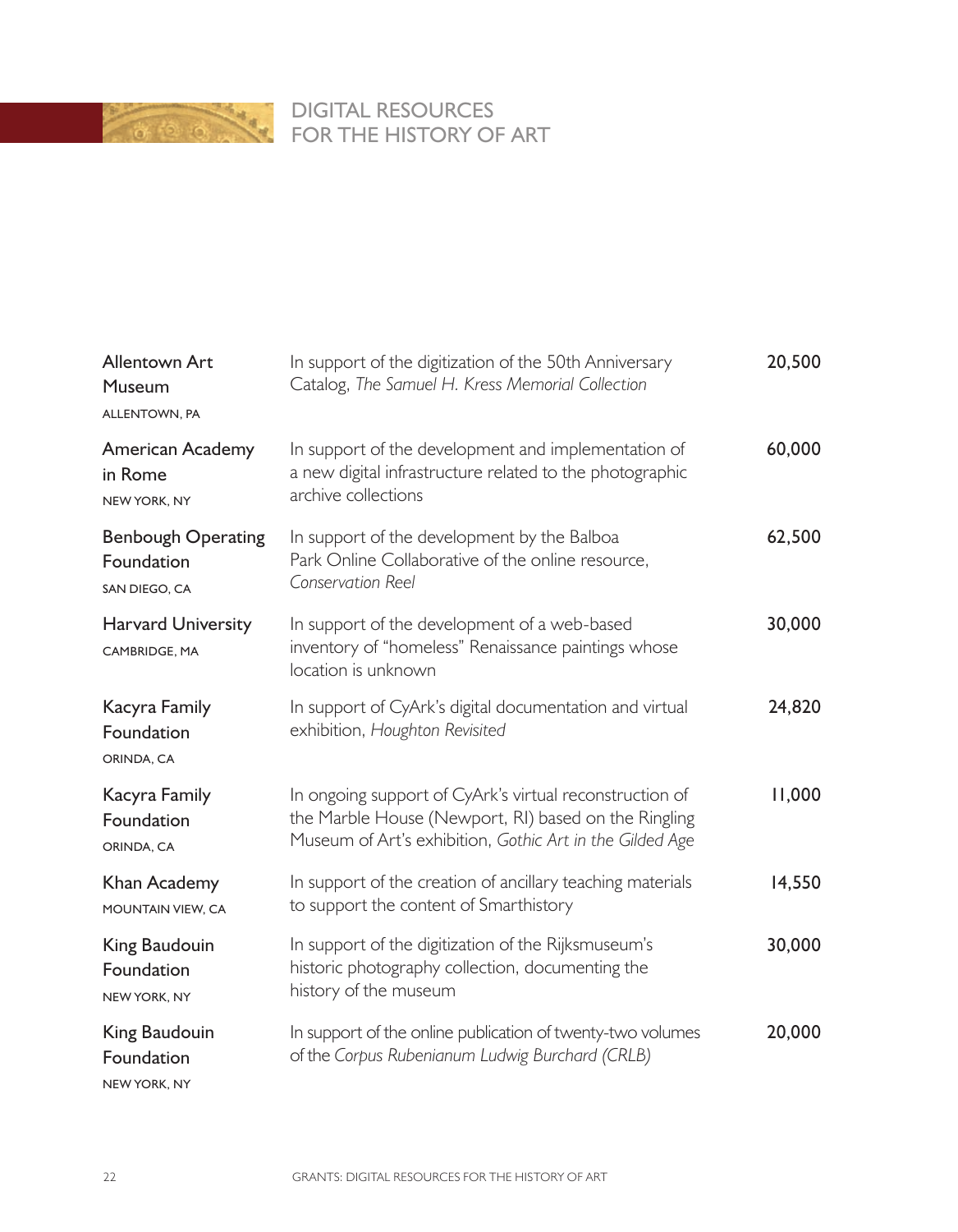| Morgan Library<br>& Museum<br>NEW YORK, NY                     | In support of the systematic digitization of the Morgan's<br>master drawings collection                                                                                                         | 75,000 |
|----------------------------------------------------------------|-------------------------------------------------------------------------------------------------------------------------------------------------------------------------------------------------|--------|
| <b>National Gallery</b><br>of Art<br><b>WASHINGTON, DC</b>     | In continued support of the development of the<br>Kress Collection History and Conservation database                                                                                            | 89,000 |
| Smithsonian<br>Institution<br>WASHINGTON, DC                   | In support of the development of the Provenance in the<br>World War II-Era website, an online electronic finding<br>aid for ten archival collections of World War II-Era<br>provenance research | 50,000 |
| University of<br>California,<br>Los Angeles<br>LOS ANGELES, CA | In continued support of the digitization and online<br>publication of more than 2,000 images documenting<br>Italian art and architecture from the Burton Holmes<br>Collection at UCLA           | 35,500 |
| University of<br>Delaware<br>NEWARK, DE                        | In support of the development of a website focused<br>on technical reconstructions of a series of Kress<br>Collection paintings                                                                 | 37.100 |
| University of Virginia<br>CHARLOTTESVILLE, VA                  | In continued support for the development of the digital<br>archive 'Leonardo da Vinci and His Treatise on Painting'                                                                             | 80,000 |
| Vanderbilt University<br>NASHVILLE, TN                         | In renewed support of the digitization of the Contini-<br>Volterra Photographic Archive of European<br>Renaissance Art                                                                          | 64,500 |

| Total - Digital Resources for the History of Art | \$704,470 |
|--------------------------------------------------|-----------|
|                                                  |           |